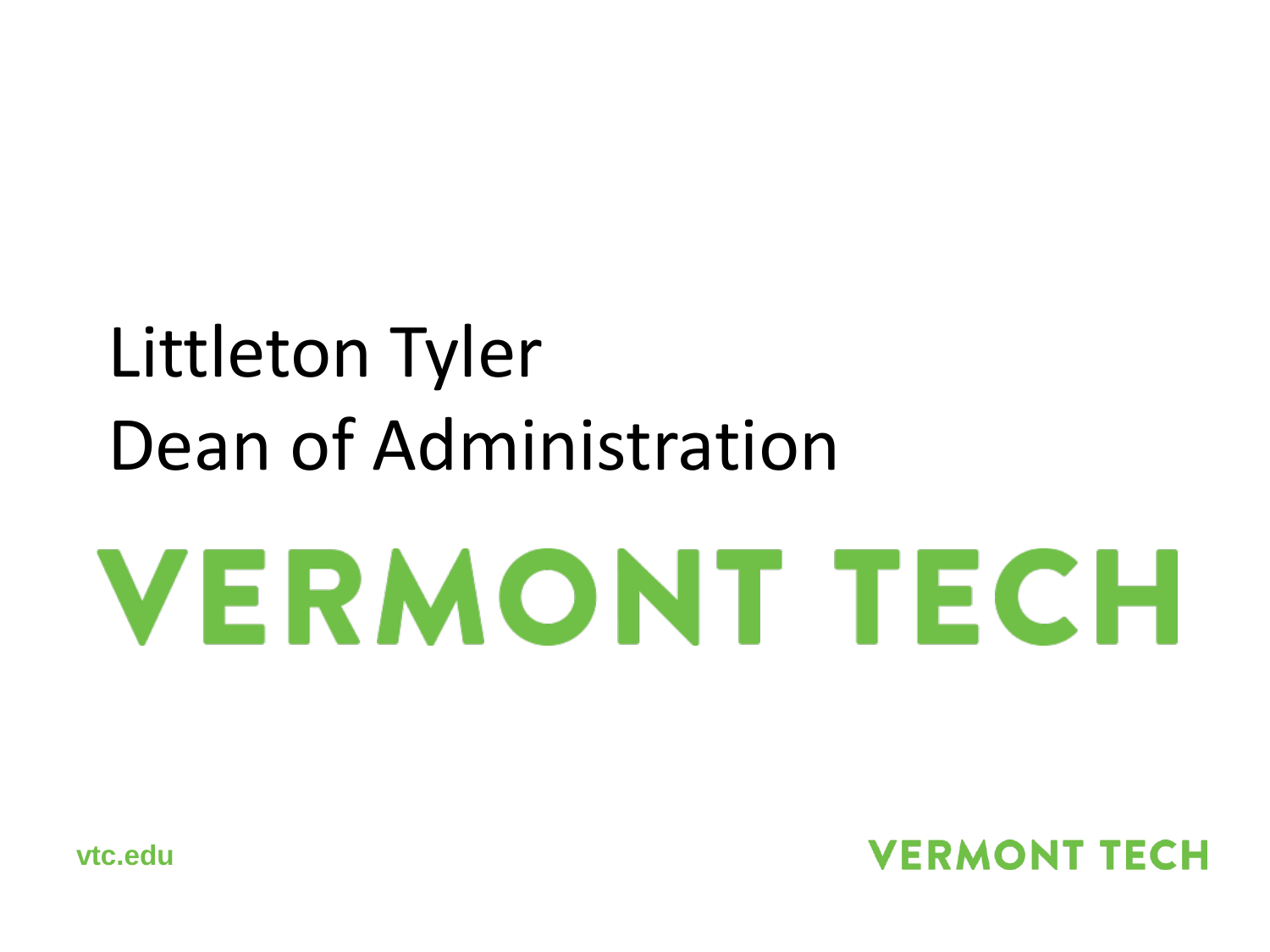# Who We Are

- Vermont Technical College is part of the Vermont State College System (VSCS)
- Educating about 1,600 students annually
	- 85% of students are In-State
	- $-$  48% of students are 1<sup>st</sup> generation college attendees
- 85% of our revenue comes from our students through tuition & fees
- We provide hands-on education that positions our students to obtain great jobs in the high-tech careers that form the backbone of Vermont's growth economy.
- We transform the lives of Vermonters and, in doing so, empower Vermont communities.

**vtc.edu**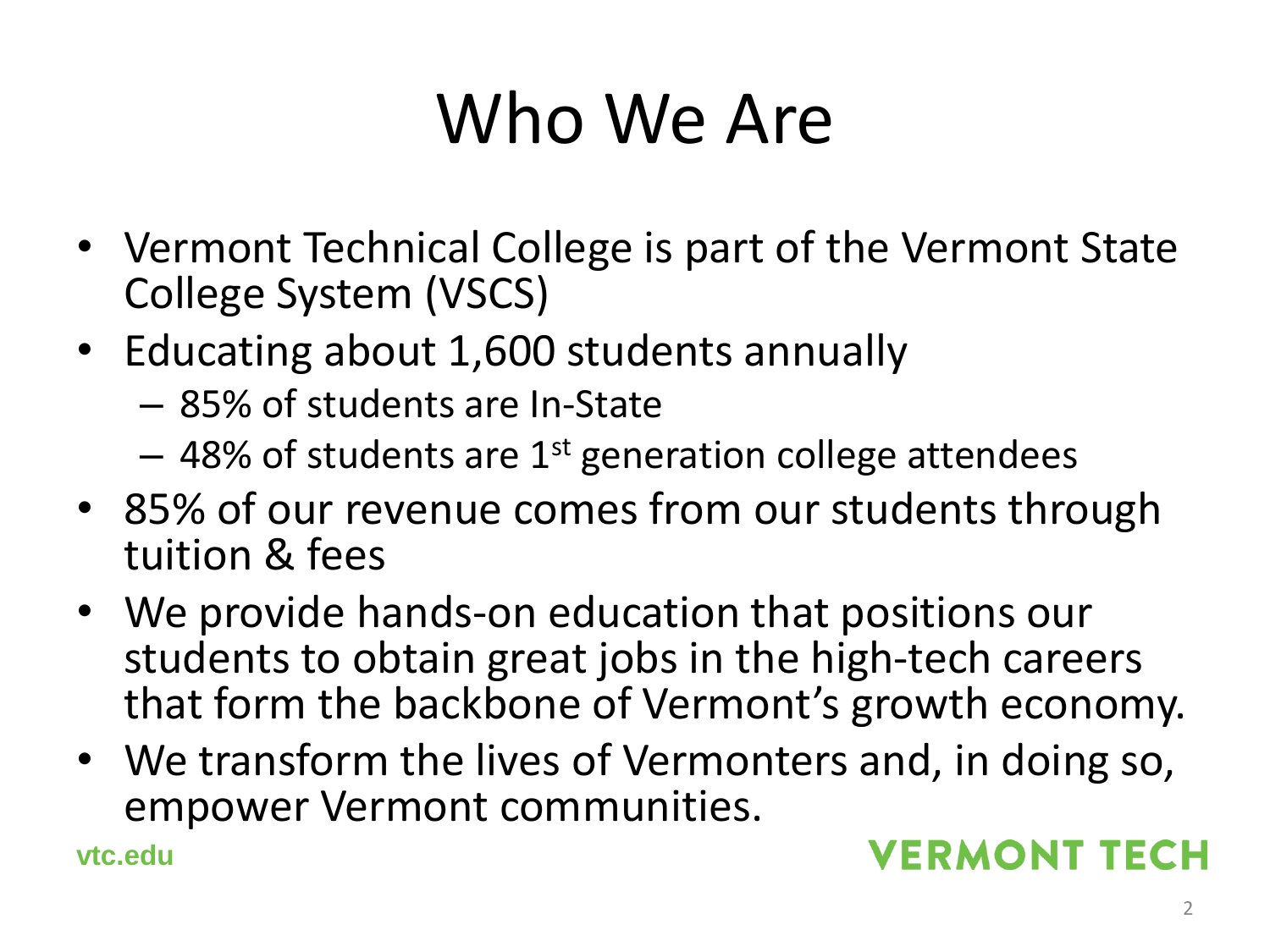# How Vermont Tech Uses Energy

### We Have:

- 2 bricks and mortar and 9 satellite campuses, allowing us to reach Vermonters in even the most remote parts of the state
- 5 dorms and 14 academic buildings in addition to general physical plant infrastructure substantial agricultural holdings.
- Our oldest dorm was built in 1918. Most of our other Randolph Center dorms and academic buildings were built in the 50's and 60's.
- Williston Campus academic buildings were built in the 1980's. The Residential hall was built in 1995.

**vtc.edu**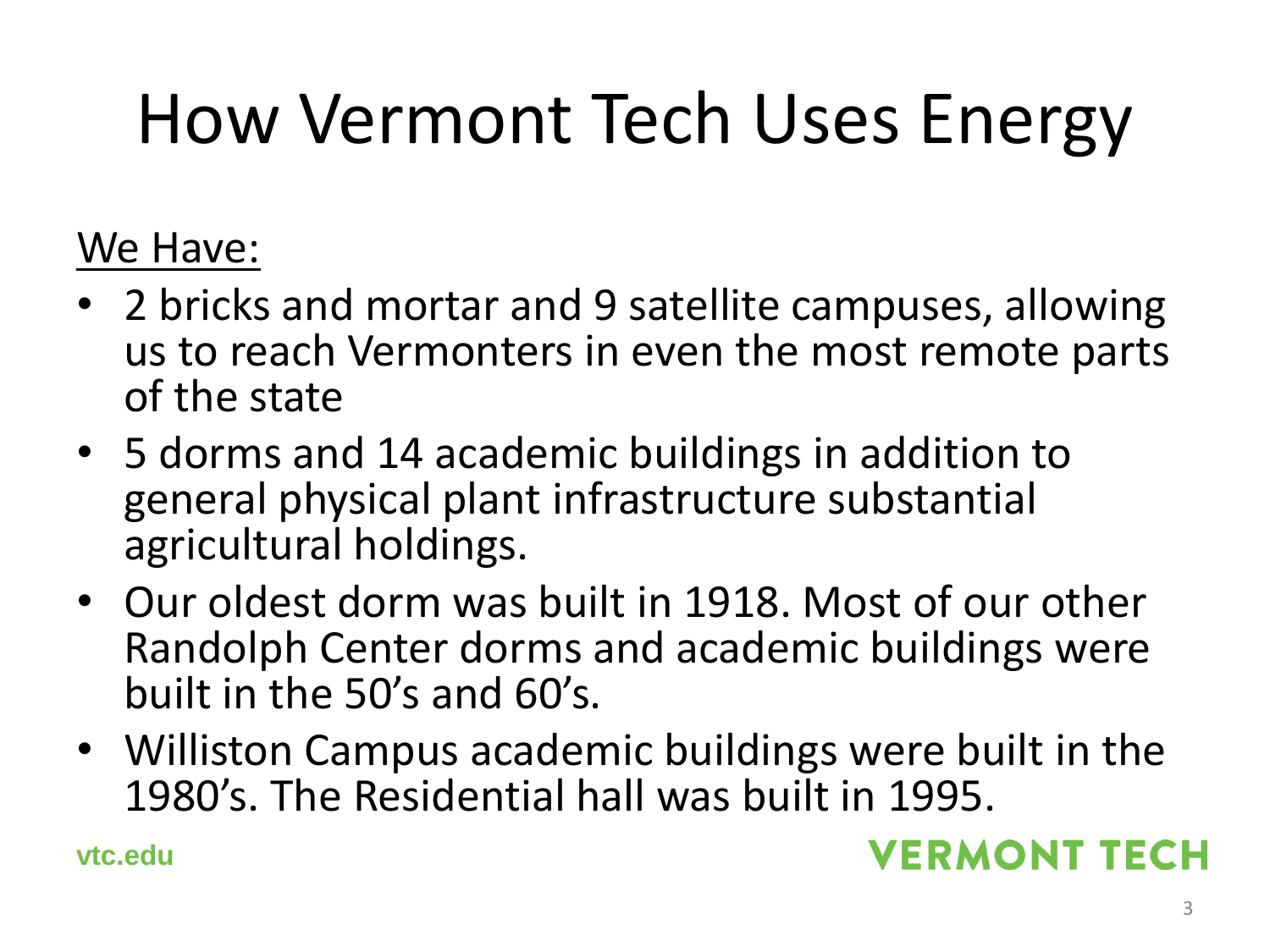# How Vermont Tech Uses Energy (Cont'd)

#### We Use\*:

|            | $\vert$ \$1,150,000 |
|------------|---------------------|
| Propane    | \$100,000           |
| Electric   | \$600,000           |
| $#4$ $Oi1$ | \$450,000           |

### **A Substantial Impact:**

### **3.1%** of our \$35M Budget

#### \*2 Year Consumption Averages

**vtc.edu**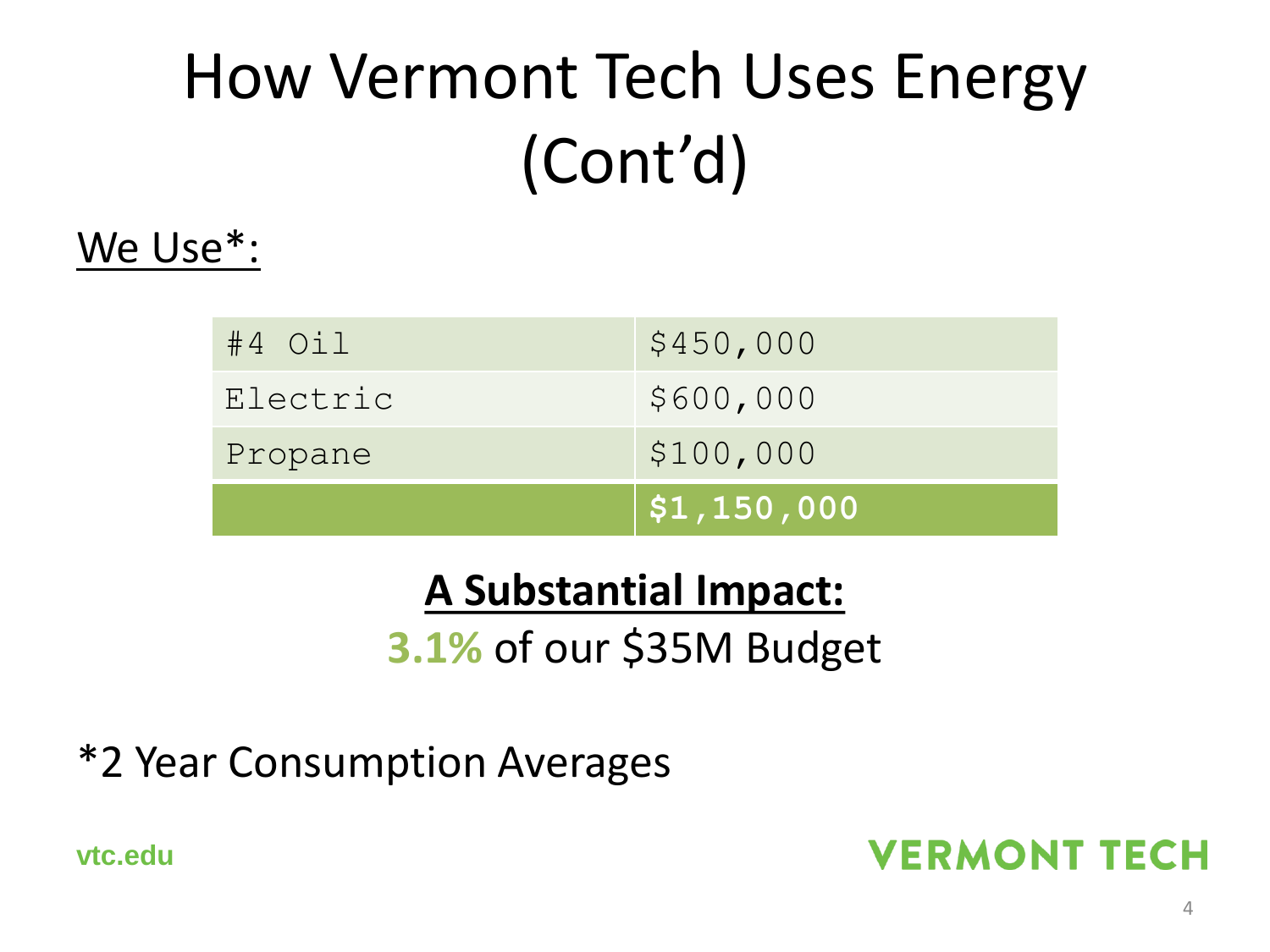# How Vermont Tech Generates Energy

- Solar: 500kw array.
- Cutting edge anaerobic digestion facility: 370 kW output
- By our estimation, in FY 18 on-campus installations in Randolph Center will generate more electricity than the campus consumes
- We have excellent in house expertise: Architectural Engineering faculty & Renewable Energy faculty.
- With a track record of successful implementation of medium to large scale energy projects, we have the capacity to conduct projects quickly and efficiently, and to track program results.

**vtc.edu**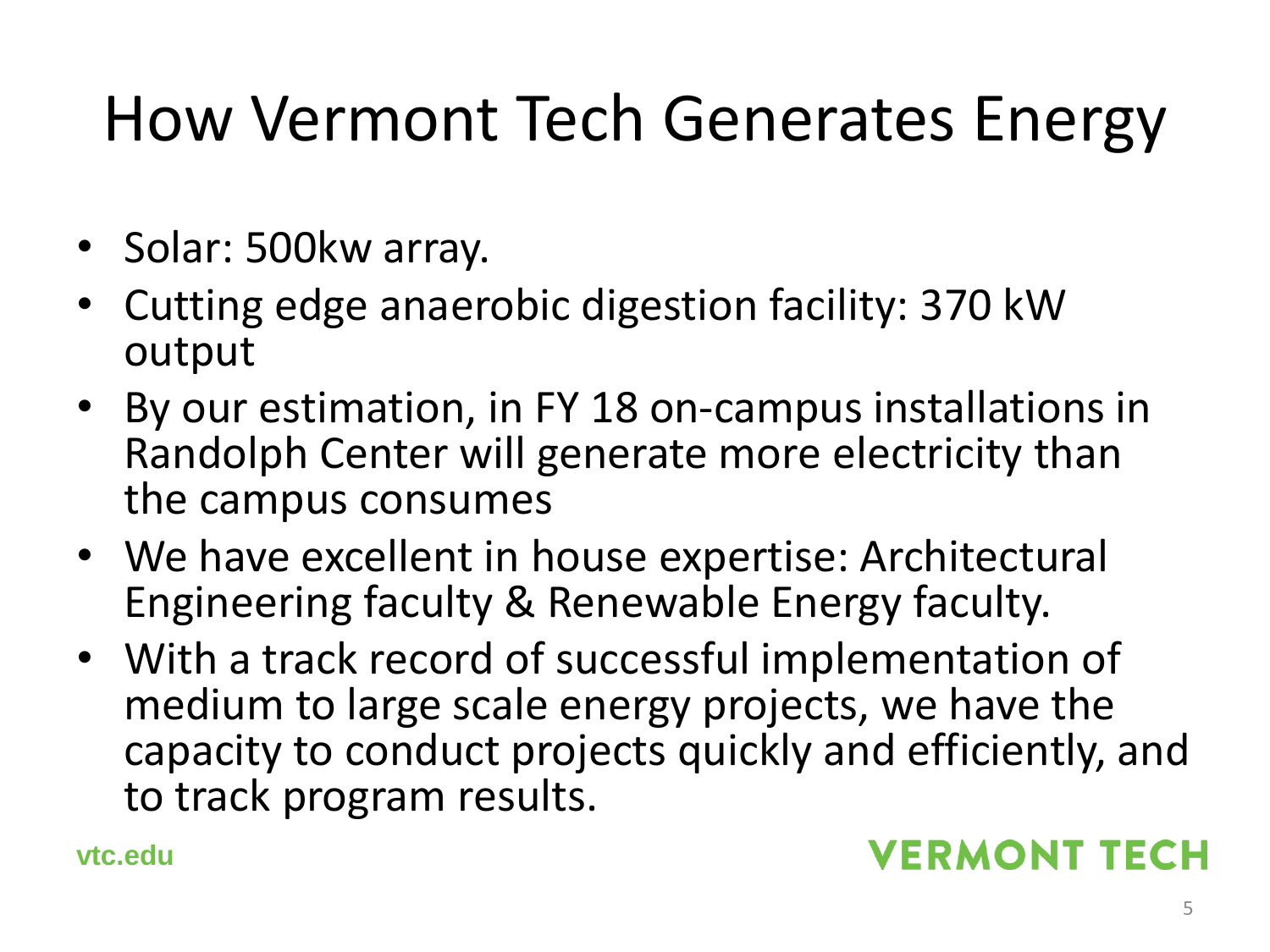# Partnership With EVT

### EVT Projects

- Utilized EVT for approximately \$50,000 of funding over fiscal years 2015 through 2017, with projects including:
	- Extensive retrofitting of campus lighting
	- Lab renovation
	- Feasibility studies related to efficiency projects

## VTC Expense

• Approximately \$50,000 paid into fund in FY 2017

### **VERMONT TECH**

**vtc.edu**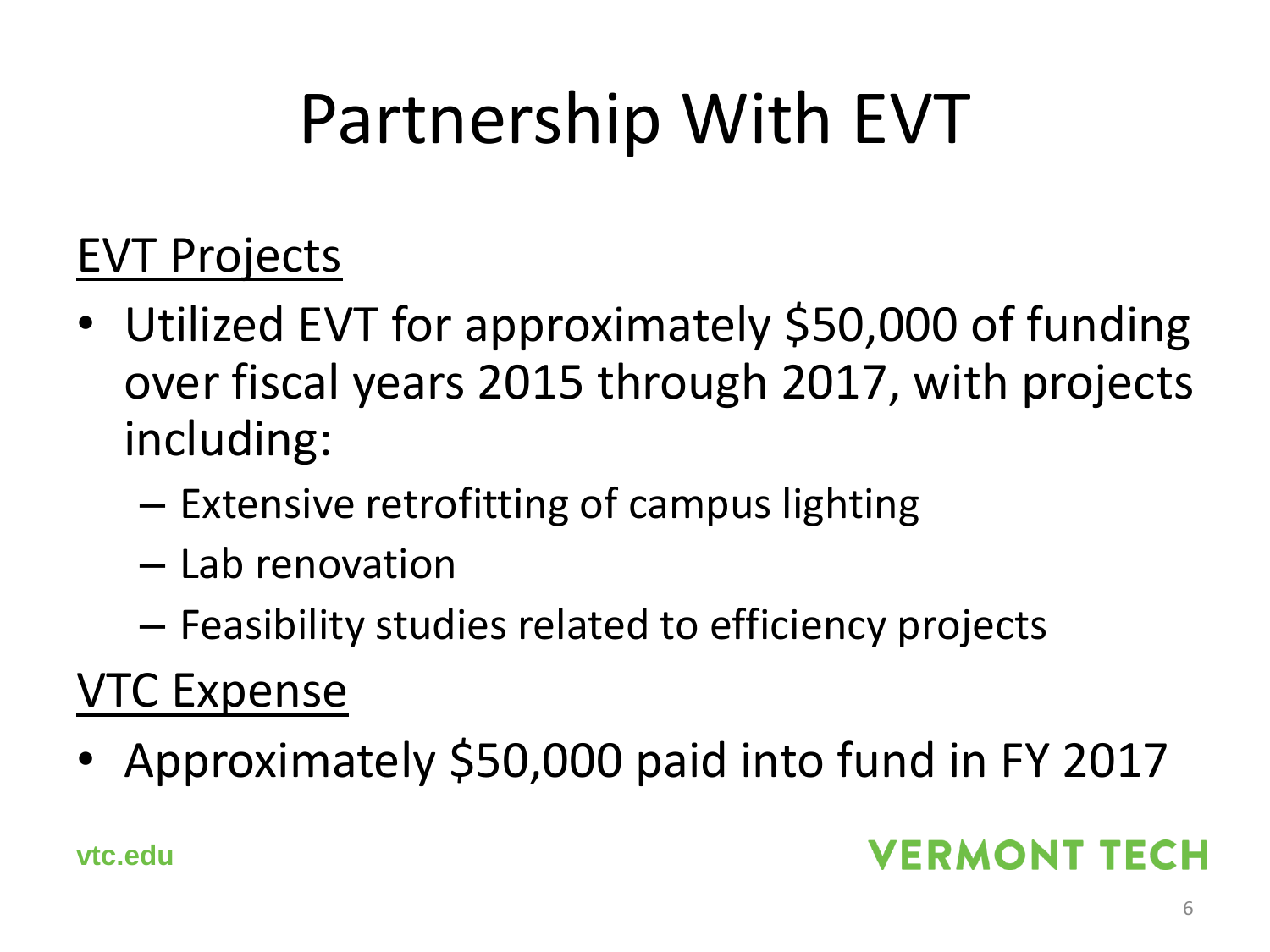# Our Needs & Opportunities

- Aging infrastructure offers tremendous opportunity for efficiencies especially thermal & insulation.
- As an example of projects ready to undertake and awaiting funding:
	- Two of our academic buildings in Randolph, Morrill and Conant, require window replacement, at a combined projected cost of \$310,000.
	- Two of our buildings, Williston 200 and Hartness Library, require new roofs, at approximately a combined cost of \$240,000.